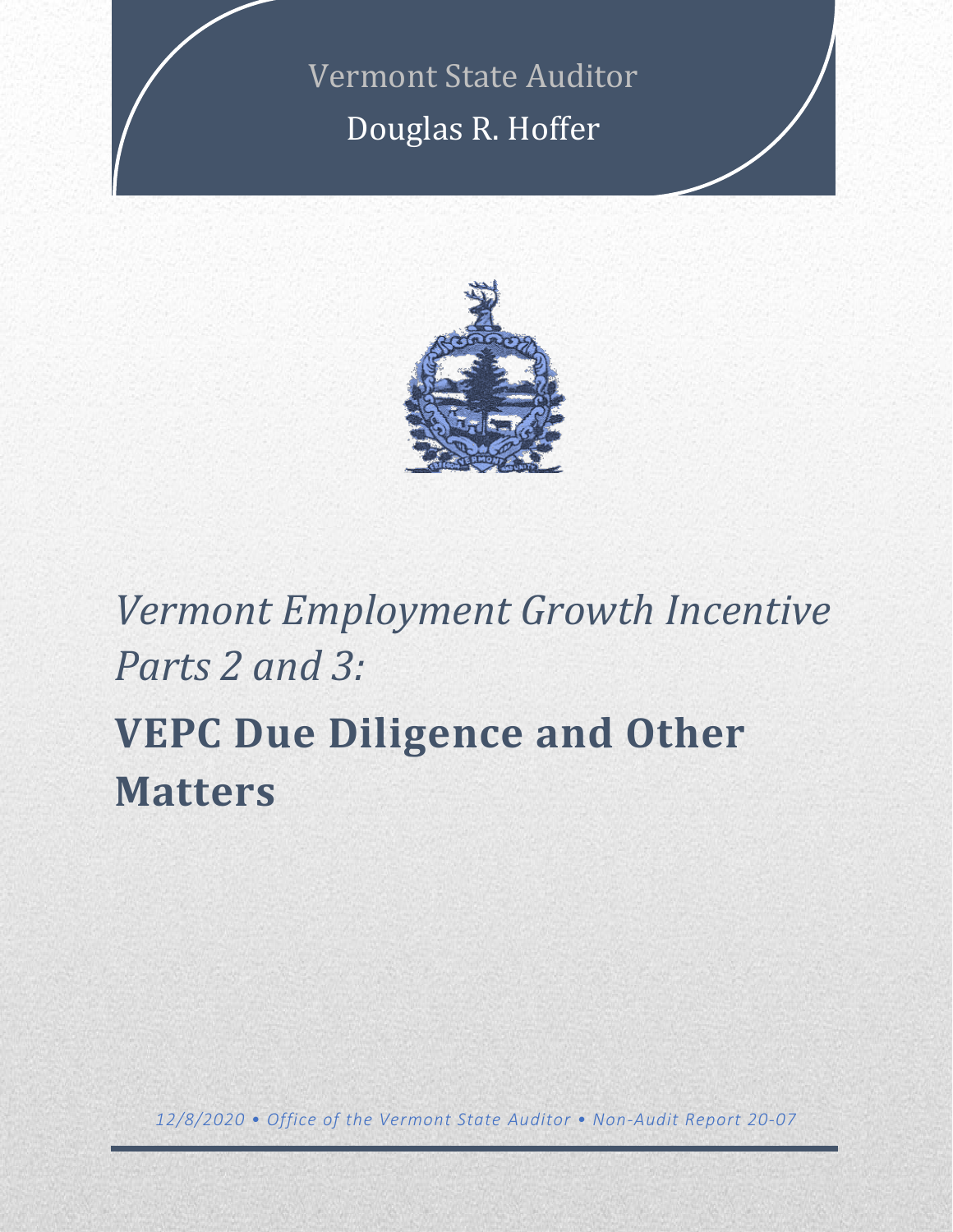### **INTRODUCTION**

The Vermont Employment Growth Incentive (VEGI) is the State's flagship business grant program and is administered by the Vermont Economic Progress Council (VEPC).<sup>1</sup> The Legislature created VEGI in 2006<sup>2</sup> to replace the Economic Advancement Tax Incentive (EATI), which ran from 1998 - 2006.<sup>3</sup>

"[VEGI] *provides incentives from the State…to businesses to encourage prospective economic activity…that is beyond an applicant's "organic" or background growth* [and] *that would not occur, would not occur in Vermont, or would occur in a significantly different and less desirable manner, except for the incentive provided...Once authorized, the incentives are earned, and installments paid when performance requirements are met and maintained*."<sup>4</sup>

From the program's inception through December 2019, VEPC authorized \$90.4 million in VEGI awards.<sup>5</sup> Of that, \$38.5 million has been rescinded or forfeited. The remaining \$51.8 million has been paid out or is available to eligible companies. In addition, \$34 million in tax credits have been applied to offset income tax from the EATI.<sup>6</sup>

VEPC claims there is no cost to taxpayers because the incentives are paid from tax revenues derived from economic activity incentivized by the program that would not have occurred "but for" the awards.<sup>7</sup>

The "but for" criterion is the touchstone of the program. In theory, it protects taxpayers. But, in practice, VEGI's effectiveness cannot be determined because applicant self-attestations about intent (the "but for") are based on corporate decisions that cannot be independently tested or verified. Therefore, it is impossible to validate VEPC's claims about job creation purportedly resulting from the awards.

There has long been uncertainty about the effectiveness of incentive programs that rely on "but for" attestations. In a recent literature review, a leading economist Timothy Bartik<sup>8</sup> reported that:

"*Based on a review of 34 estimates of "but for" percentages, from 30 different studies, this paper concludes that typical incentives probably tip somewhere between 2 percent and 25 percent of incented firms toward making a decision favoring the location providing the incentive. In other words, for at least 75 percent of incented firms, the firm would have made a similar location / expansion / retention decision without the incentive.*" 9 (emphasis added)

Putting aside claims about the "but for," the cost of the two programs – VEGI and EATI – is approaching \$90 million over the last 22 years, and that does not include the cost of administering them, which is not insignificant.

In the absence of direct evidence on the veracity of the "but for" attestations, we've chosen to review the award authorized last year for Marvell Technology (Part I), VEPC's due diligence in administering the program (i.e., examining application materials, public statements, VEPC staff analyses, and other relevant information; Part II), and some other issues uncovered during the research (Part III).

 $\frac{32 \text{ V.S.A. } § 3325}{2 \text{ A} \cdot 194 \cdot (2006) \cdot \text{C}}$ 

[Act 184](http://www.leg.state.vt.us/docs/legdoc.cfm?URL=/docs/2006/acts/ACT184.HTM&Session=2006) (2006) an[d Title 32 Chapter 105.](https://legislature.vermont.gov/statutes/chapter/32/105)

<sup>3</sup> [Act 71](http://www.leg.state.vt.us/DOCS/1998/ACTS/ACT071.HTM) (1998) Sec. 48.

<sup>&</sup>lt;sup>4</sup> 2020 VEGI [Annual Report,](https://accd.vermont.gov/sites/accdnew/files/documents/DED/VEPC/VEGI/2020-VEGI.Annual.Report-FINAL%20-%20No%20Cover%20Letter.pdf) page 1.

<sup>5</sup> 2020 VEG[I Annual Report,](https://accd.vermont.gov/sites/accdnew/files/documents/DED/VEPC/VEGI/2020-VEGI.Annual.Report-FINAL%20-%20No%20Cover%20Letter.pdf) page 14.

<sup>6</sup> 2016 EATI [Annual Report.](https://accd.vermont.gov/sites/accdnew/files/documents/DED/VEPC/EATI%20Summary_07_29_2016.pdf)

<sup>&</sup>lt;sup>7</sup> 2020 VEGI [Annual Report,](https://accd.vermont.gov/sites/accdnew/files/documents/DED/VEPC/VEGI/2020-VEGI.Annual.Report-FINAL%20-%20No%20Cover%20Letter.pdf) page 7 and VEGI ["But For" Approval Criterion](https://accd.vermont.gov/sites/accdnew/files/documents/DED/VEPC/VEGI/ButFor.pdf), page 1.

Mr. Bartik's work has been [cited](https://scholar.google.com/citations?hl=en&user=NRL0rs0AAAAJ&view_op=list_works&sortby=pubdate) more than 3,000 times since 2015.

<sup>&</sup>lt;sup>9</sup> Bartik, Timothy[. Upjohn Institute Working Paper](https://research.upjohn.org/cgi/viewcontent.cgi?article=1307&context=up_workingpapers) 18-289, July 2018.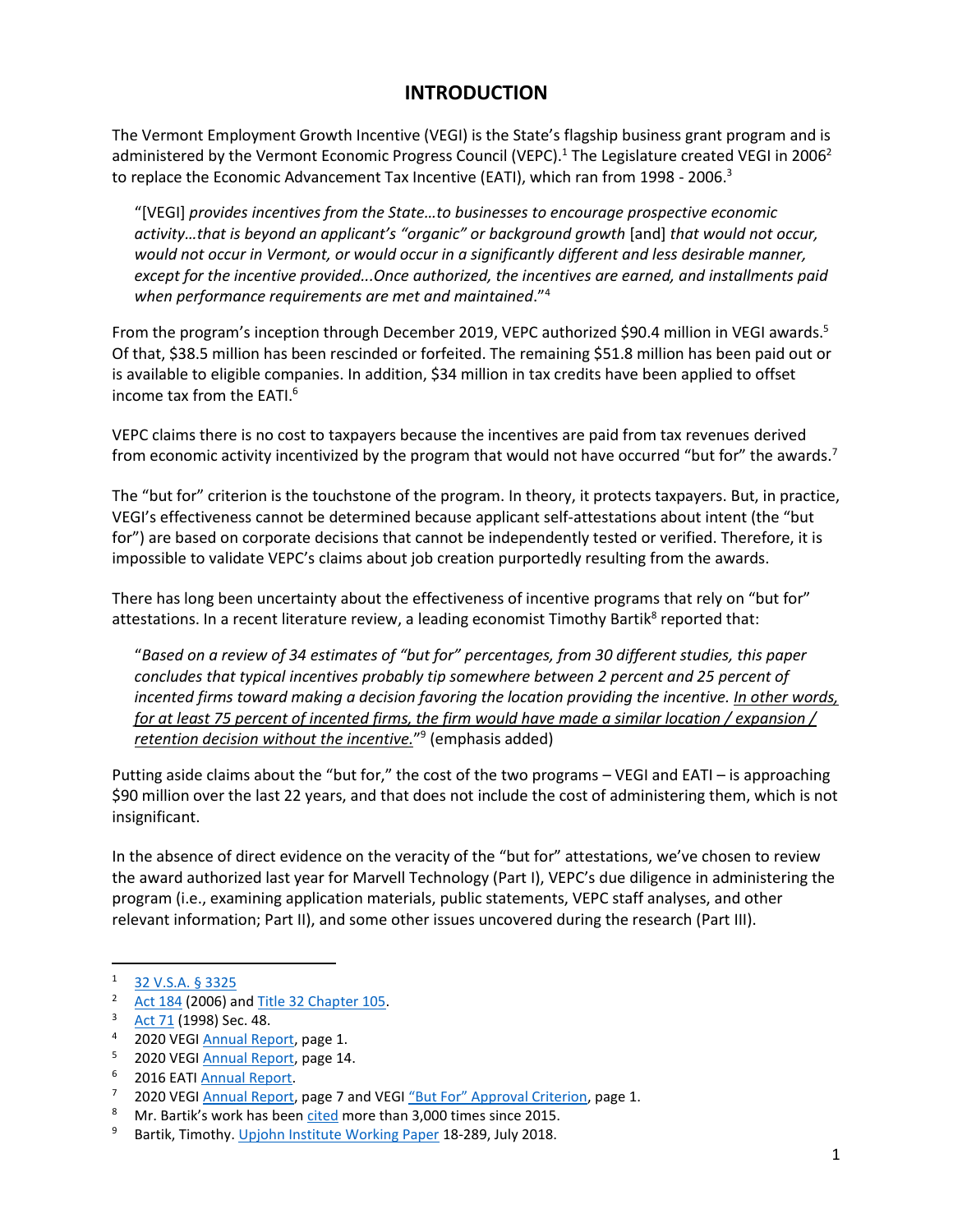## **Part II: DUE DILIGENCE**

#### **SCOPE and METHODOLOGY**

VEPC requires applicants to provide information about the company and the proposed activity. Some information is for background and context, some serves as inputs to the cost-benefit model, and some may become the basis of performance measures. Our primary focus is the "but for" statements and related materials.

This review is limited to materials submitted to VEPC by applicants and communications between the parties. Information obtained by Council members during executive session is not available as notes are not taken. Much of the information submitted to VEPC by VEGI applicants is considered confidential.<sup>10</sup> Therefore, while we had access to all relevant materials about applicants and how the program is managed, we are unable to share some important details.

#### **OVERVIEW**

The mechanics of the application process can be challenging, $11$  but the requirements for documentation are modest. VEPC requires documentation for only a handful of largely perfunctory items (see highlighted cells below), although one of the applications we reviewed was authorized without a business plan. The Table below contains some of the items included in the application checklist.<sup>12</sup>

| <b>VEGI Application Checklist -- Items Requiring Documentation</b> |                              |                                   |  |
|--------------------------------------------------------------------|------------------------------|-----------------------------------|--|
| <b>Project location</b>                                            | Project description          | Incentives sought elsewhere       |  |
| Primary business activity                                          | Infrastructure needs         | <b>Public financing</b>           |  |
| Single entity or multiple                                          | "But for" statement          | <b>Business plan / Financials</b> |  |
| Other facilities located in VT                                     | Advertising for jobs         | Competition                       |  |
| Brief history of the company                                       | Sought permits               | Impact on VT businesses           |  |
| Letter of good standing from                                       | Purchase & Sale (P&S)        | Expenditures made prior to        |  |
| the Tax Department                                                 | agreement or leases          | authorization                     |  |
| Letters of support (municipal &                                    | Employment, payroll &        | Planned capital expenditures      |  |
| <b>Regional Planning Commissions)</b>                              | benefits (recent & proposed) |                                   |  |

Information regarding jobs, payroll and capital expenditures are used as inputs to the cost-benefit model to estimate possible awards. No supporting documentation is required, although the Tax Department reviews some of these data on the front end, as well as the performance (claims) data<sup>13</sup> submitted by companies before incentive payments can be made.

**While the veracity of the "but for" statements is essential to the proper functioning of the program, applicants are not required to submit documentation in support of their self-attestations. This is at odds with the State's Internal Control standards, which call for verification of information supplied by applicants when "reviewing…a participant's eligibility for State program services."**<sup>14</sup>

<sup>10</sup> [32 V.S.A. § 3341](https://legislature.vermont.gov/statutes/section/32/105/03341)

 $11$  In our review of communications between applicants and VEPC staff, it was not uncommon for applicants to seek assistance navigating VEPC's Grant Electronic Application and Reporting System (GEARS).

<sup>12</sup> [VEGI Initial or Final Application Checklist.](https://accd.vermont.gov/sites/accdnew/files/documents/DED/VEPC/VEGI/VEGI%20Full%20App%20Checklist-Final.pdf)

<sup>&</sup>lt;sup>13</sup> Information submitted by companies in support of their performance achieving the benchmarks required for obtaining the award in a particular year (e.g., new qualifying jobs, capital expenditures, etc.).

<sup>&</sup>lt;sup>14</sup> [Internal Control Standards: Guide for Managers,](https://finance.vermont.gov/sites/finance/files/documents/Pol_Proc/IC/FIN-Internal_Control_Standards_Managers_Guide_Master.pdf) Finance & Management Edition 2.0, 9/3/2019. Page 15.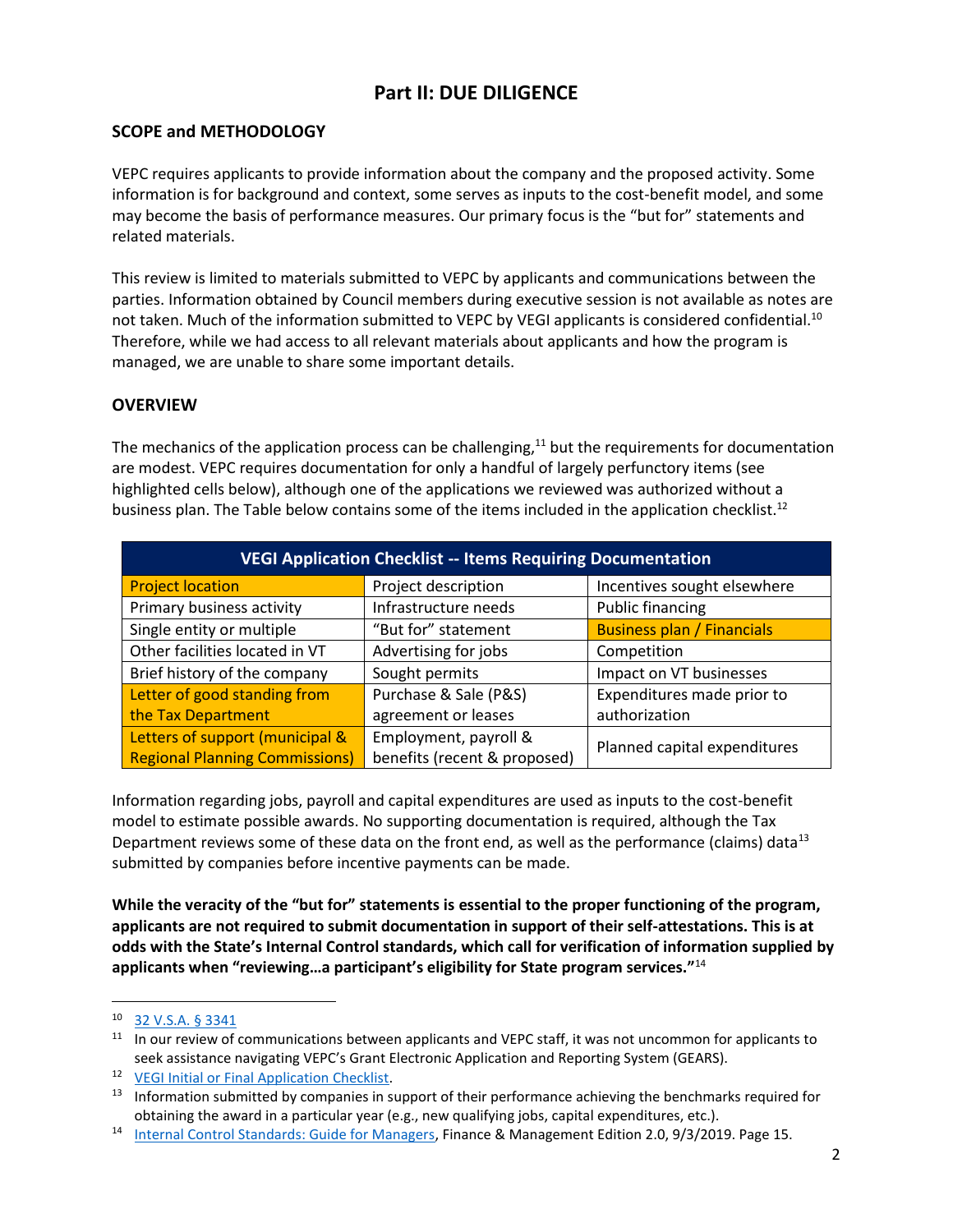"*Verification…is the determination of the completeness, accuracy, authenticity and/or validity of transactions, events or information. It is a control activity that enables management to ensure activities are being performed in accordance with directives. Management should determine what needs to be verified, based on the risk to the department if there were no verification*."<sup>15</sup>

**The lack of supporting documentation and verifications characteristic of the VEGI program contrasts sharply with that required of low-income families applying for public assistance.** The table below compares corresponding application requirements for Vermont Department for Children and Families (DCF) programs<sup>16</sup> with those of VEGI.

| Documentation Required for DCF Public Assistance Programs vs. VEGI |            |             |                                                                                  |
|--------------------------------------------------------------------|------------|-------------|----------------------------------------------------------------------------------|
| <b>DCF applicant family</b>                                        | <b>DCF</b> | <b>VEPC</b> | <b>VEGI applicant company</b>                                                    |
| Ever convicted of beneficiary<br>fraud?                            | <b>Yes</b> | <b>No</b>   | Ever convicted of tax fraud? a                                                   |
|                                                                    |            | <b>No</b>   | Ever convicted of labor or<br>environmental law violations?                      |
| Cash and amount in a bank?                                         | <b>Yes</b> | <b>No</b>   | Liquidity or access to capital? b                                                |
| EITC or other public assistance?<br>(can be validated with SS#)    | <b>Yes</b> | <b>No</b>   | Publicly funded business grants,<br>incentives or other assistance? <sup>c</sup> |
| Financial assistance from another<br>state in recent years?        | <b>Yes</b> | <b>No</b>   | Business incentives from another<br>state in recent years? d                     |
| Bank or other accounts (with<br>account numbers)?                  | <b>Yes</b> | <b>No</b>   | Bank or other accounts (with<br>account numbers)? b                              |
| Types & amounts of income (with<br>tax returns)?                   | <b>Yes</b> | <b>No</b>   | Net revenue (with tax returns)? $b$                                              |

a. VEPC requires a letter of good standing from the Tax Department, but the letter is current and provides no information on prior problems, if any.

b. VEPC does not require any current or historical bank or tax records, although some applicants provide limited financial information.

c. VEPC asks applicants if they anticipate any public financing for the proposed project, but not whether the company has benefitted from public subsidies in the past.

d. VEPC asks applicants if they are negotiating with other states about incentives for the proposed activity, but not whether they have received incentives previously from other states.

The discrepancy in application requirements is especially incongruous considering the value of the benefits available to businesses compared to those of low-income families. For example, the average monthly family benefit for the Reach Up program in March 2020 was \$473,<sup>17</sup> while the average VEGI award through 2019 is \$852,757.<sup>18</sup>

#### **VEPC's "BUT FOR" DUE DILIGENCE**

In each of the VEGI applications we reviewed, VEPC failed to perform sufficient due diligence in evaluating applications and awarding public dollars. Following are brief descriptions of those applications and VEPC's conduct.

<sup>15</sup> [Internal Control Standards: Guide for Managers,](https://finance.vermont.gov/sites/finance/files/documents/Pol_Proc/IC/FIN-Internal_Control_Standards_Managers_Guide_Master.pdf) Finance & Management Edition 2.0, 9/3/2019. Page 15.

<sup>&</sup>lt;sup>16</sup> Application provided by DCF and can be accessed [here.](https://dcf.vermont.gov/mybenefits/apply) It is used for 3SquaresVT, Reach Up, Fuel Assistance and Essential Person.

Reach Up [data.](https://dcf.vermont.gov/sites/dcf/files/ESD/Report/RU%20County.pdf)

<sup>&</sup>lt;sup>18</sup> 2020 VEGI [Annual Report,](https://accd.vermont.gov/sites/accdnew/files/documents/DED/VEPC/VEGI/2020-VEGI.Annual.Report-FINAL%20-%20No%20Cover%20Letter.pdf) Tables 1A and 1b, pages 10 and 11.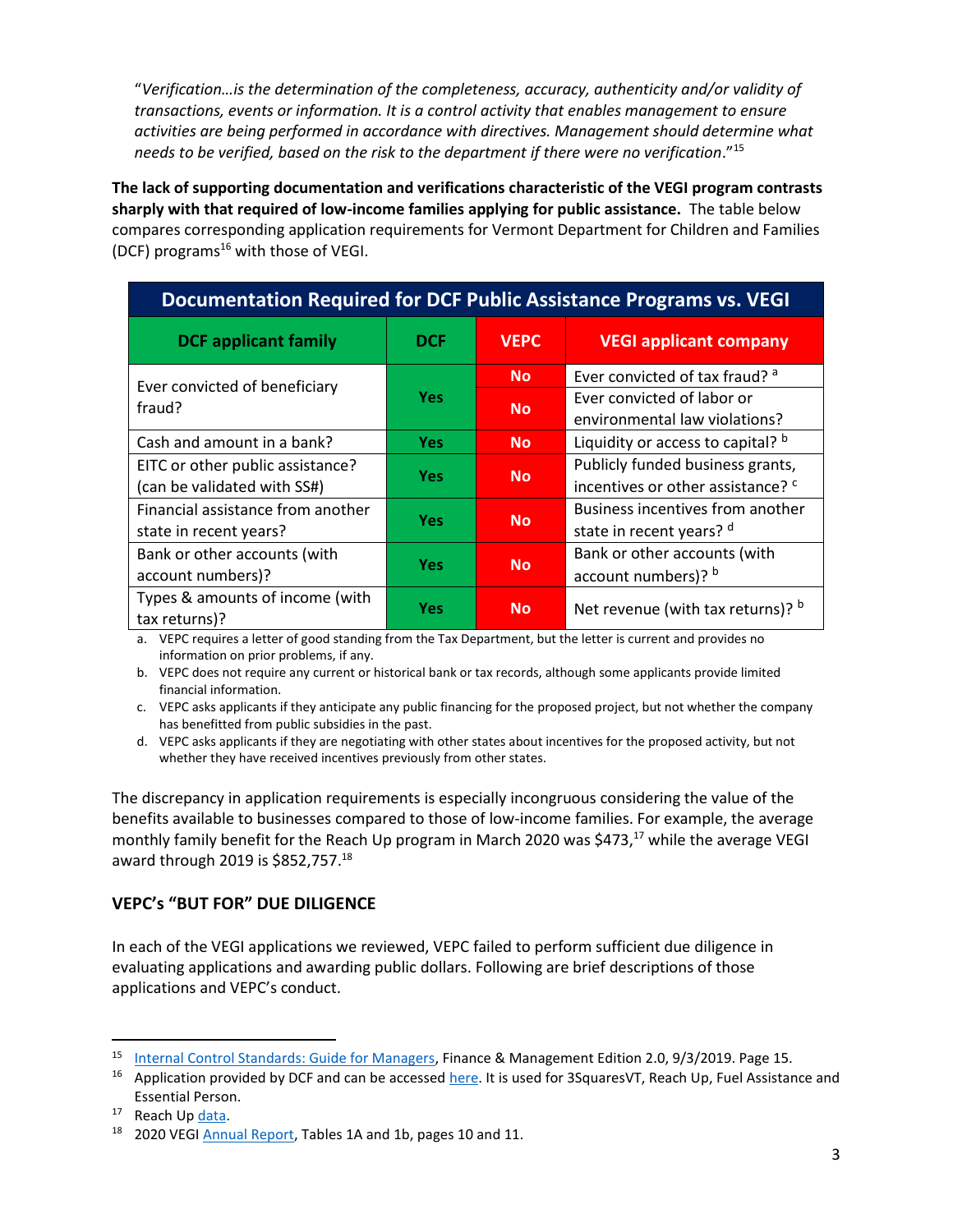1. An applicant noted that it had previously received a substantial incentive to expand operations in another state. The applicant stated that it would decide where to make its next investment based on total cost, net of any grants or incentives. The clear implication was that the company was willing and able to shop around and that incentives were an important consideration. However, the applicant reported that it was not seeking incentives from any other state, so it's unclear whether the company was seriously considering out-of-state alternatives.

The VEPC staff write-up submitted to the Council referred to "competition" from the state where the company had received an earlier incentive. But there is no evidence to support this assertion because the applicant admitted it was not seeking an incentive from that or any other state. It is unclear why, in the face of a somewhat insubstantial "but for" statement, VEPC staff accepted the applicant's insinuation and mischaracterized the facts.

The application was approved.

2. An applicant described three options for an expansion, assigned risk levels to each, and stated that the Vermont option required financial assistance to make it work. However, there is no evidence that VEPC requested information to support the company's characterization of the costs and risks of the options, which was the basis of the applicant's "but for" attestation.

Also, VEPC never verified the assertion that the firm needed financial assistance. This is significant because the company's payroll had grown significantly in the preceding three years, which demonstrated its ability to grow without VEGI incentives. If the company meets its performance goals, the award authorized by VEPC represents 1.5% of the company's expected new payroll over the five-year term of a VEGI award. While every dollar matters these facts argue for a closer examination of whether such an incentive is pivotal to the company's decision.

These deficiencies were not highlighted in the VEPC staff write-up, but the write-up did include this cautionary note to the Council:

*"The company has been quoted in the news…about their growth plans in Vermont, so the Council should vigorously question how the company's 'but for' statement matches with their representations to the media about their plan to continue growing in Vermont."*

While the matter may have been discussed in executive session, there is no evidence that the Council sought additional documentation. The application was approved.

3. An applicant described investments made some years prior that resulted in considerable growth. It then sought to expand into what it characterized as a new product line to meet new and growing demand. Having reached capacity in its facility, the company said it needed an incentive to move forward.

Based on information submitted by the applicant, this was a successful company, which needed to expand to keep up with its competitors. Given its growth and access to capital, the assertion that it would not expand without incentives was curious and the staff expressed concern:

*"The Council should vigorously question the company's But For statement. There has been not [sic] backup documentation provided to support the statements in this application, so the Council should question the assertion that without the incentive this investment wouldn't happen."*

There is no evidence that the Council sought additional documentation. The application was approved.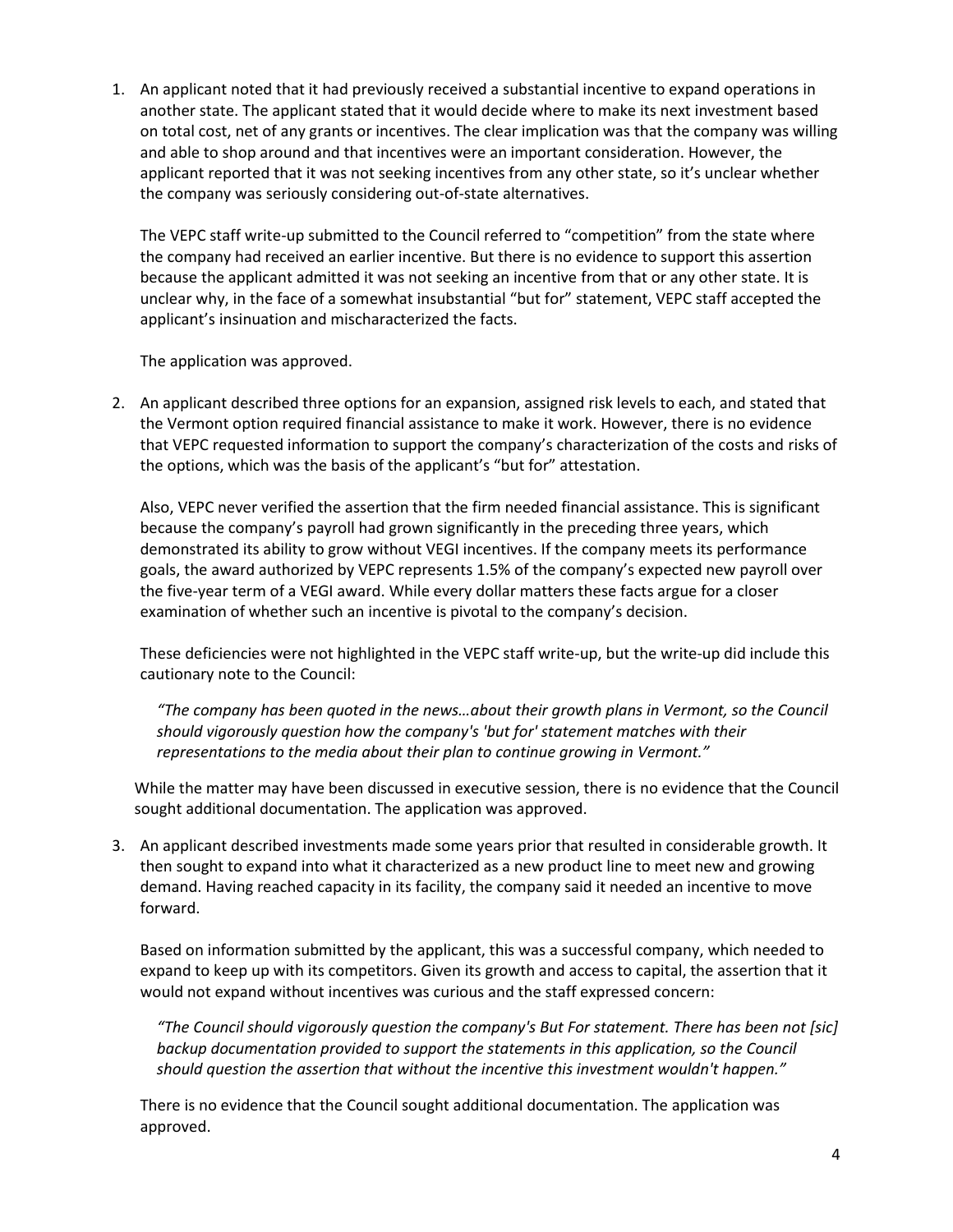4. An applicant provided VEPC with information about its facilities in other locations. The company stated that it would proceed here rather than elsewhere if it received the VEGI incentives. However, the firm said it was not negotiating with any other states for incentives. There is no evidence that VEPC sought additional information to substantiate the applicant's implied threat to take its business elsewhere.

The application was approved.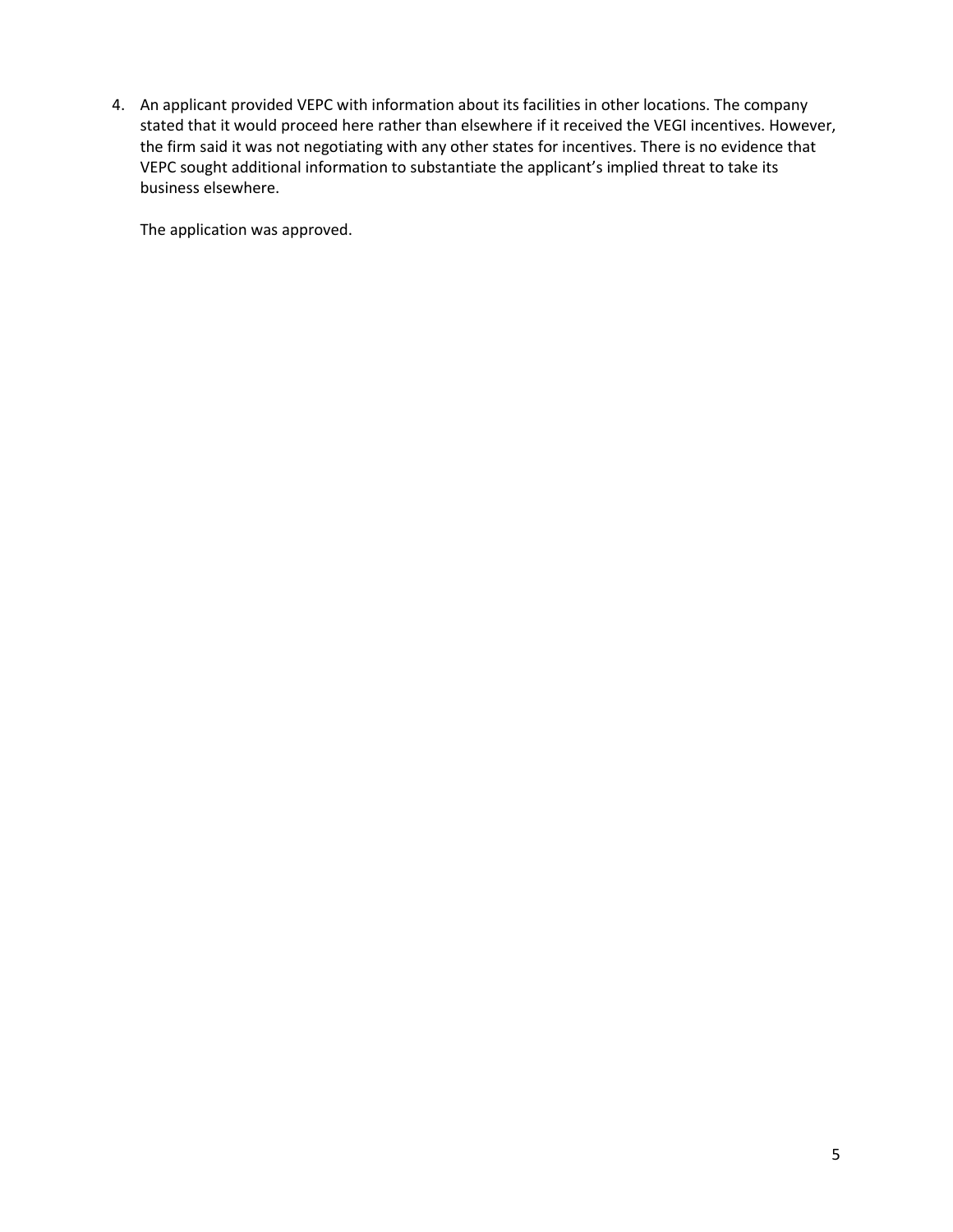## **Part III: OTHER MATTERS**

During our research, we came across information about aspects of the program that warranted further examination. They are largely programmatic structural issues rather than questions of due diligence.

#### **REPORTING**

VEPC's annual report on VEGI contains a lot of information, but there are some noteworthy omissions.

Wages: The average wage for new hires by VEGI firms has declined five of the last six years and is 37% lower than in 2012 when adjusted for inflation. But that's just part of the story.



Source: VEPC, 2018 dollars.

The average wage masks the distribution of wages for new hires. A lot of new qualifying employees make considerably less than the average. That was always the case, but the reduced threshold wage for some companies may have contributed to the trend.

VEGI applicants are required to pay new qualifying employees at least 160% of the current minimum wage, unless they are in areas with lower than average wages or higher than average unemployment. For those, the threshold is reduced to 140% of the minimum wage.<sup>19</sup>

<sup>19</sup> 32 [V.S.A. § 3331](https://legislature.vermont.gov/statutes/section/32/105/03331)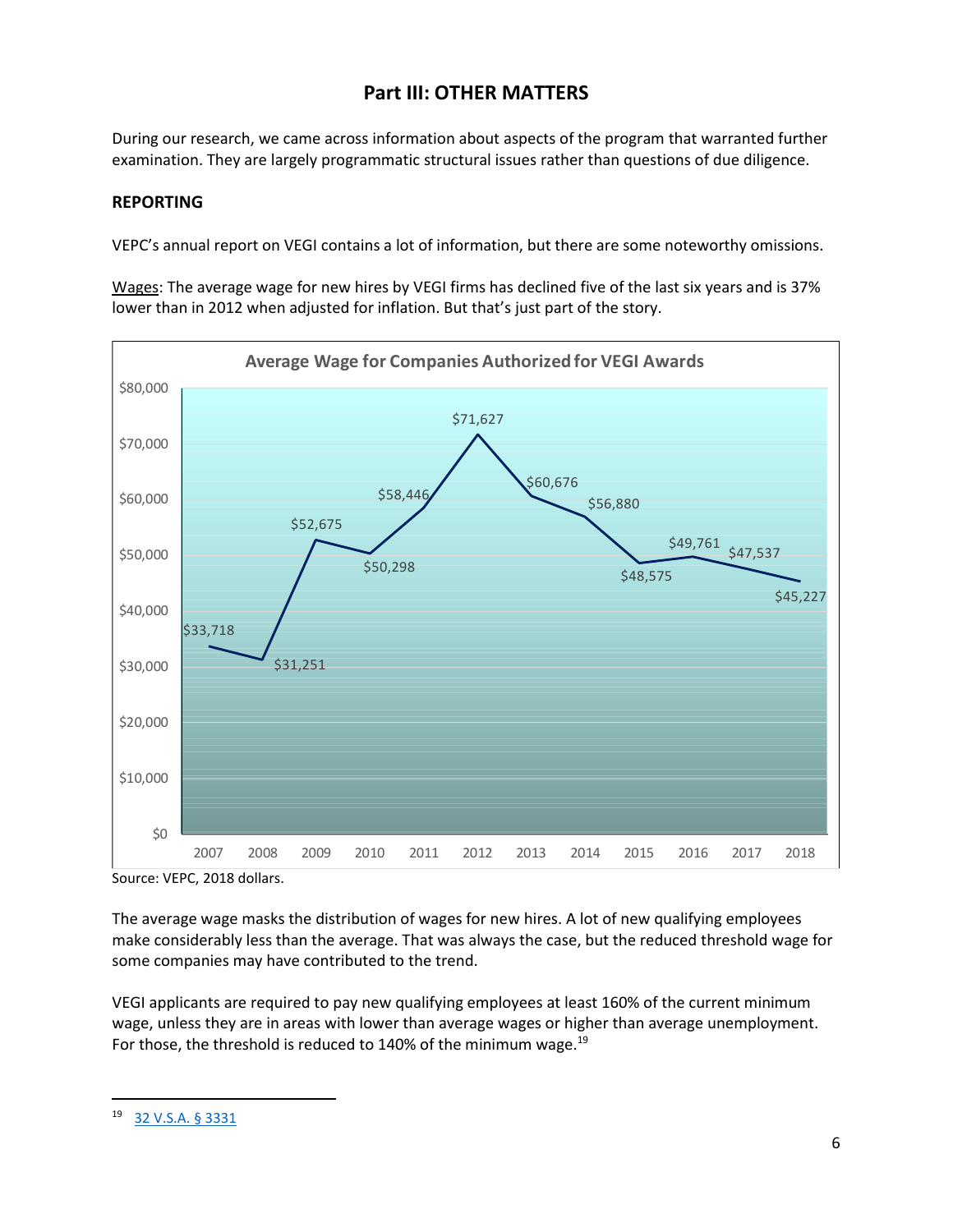

Previous annual reports provided information on the range of wages paid by VEGI-authorized firms.<sup>20</sup> Recent reports present only the average wage, which hides the extent to which many VEGI-authorized jobs are comparatively low wage.

Source: VEPC as of December 2016.

#### **In 2016 (the last year for which this information was provided), VEPC reported that 30% of all jobs supposedly incentivized paid less than \$30,000 (< \$15/hr.) and over half paid less than \$40,000.**

Geography: For several years, the annual report included information about the distribution of awards by county for applications, incentives, and jobs. This was discontinued in 2018 and 2019 but reintroduced in 2020. The latest figures show that Chittenden County is expected to generate over half (52%) of the new jobs supposedly created by the program.<sup>21</sup> To some extent, this is not surprising. But it calls into question the extent to which this program is a useful tool in the effort to address the urban – rural disparity in Vermont's community and economic development.

For example, the latest figures show that there are no active or complete applications in five of Vermont's 14 counties, including Addison, Bennington, Essex, Grand Isle and Rutland.<sup>22</sup> VEGI awards are (and have been) concentrated in the fastest growing parts of the state.

<sup>&</sup>lt;sup>20</sup> 2017 VEG[I Annual Report,](https://accd.vermont.gov/sites/accdnew/files/documents/DED/VEPC/VEGI/2017_VEGI_AnnualReport-Final.pdf) Table 5, page 20.

<sup>&</sup>lt;sup>21</sup> 2020 VEGI [Annual Report,](https://accd.vermont.gov/sites/accdnew/files/documents/DED/VEPC/VEGI/2020-VEGI.Annual.Report-FINAL%20-%20No%20Cover%20Letter.pdf) page 6.

<sup>&</sup>lt;sup>22</sup> 2020 VEG[I Annual Report,](https://accd.vermont.gov/sites/accdnew/files/documents/DED/VEPC/VEGI/2020-VEGI.Annual.Report-FINAL%20-%20No%20Cover%20Letter.pdf) pages 5 and 6.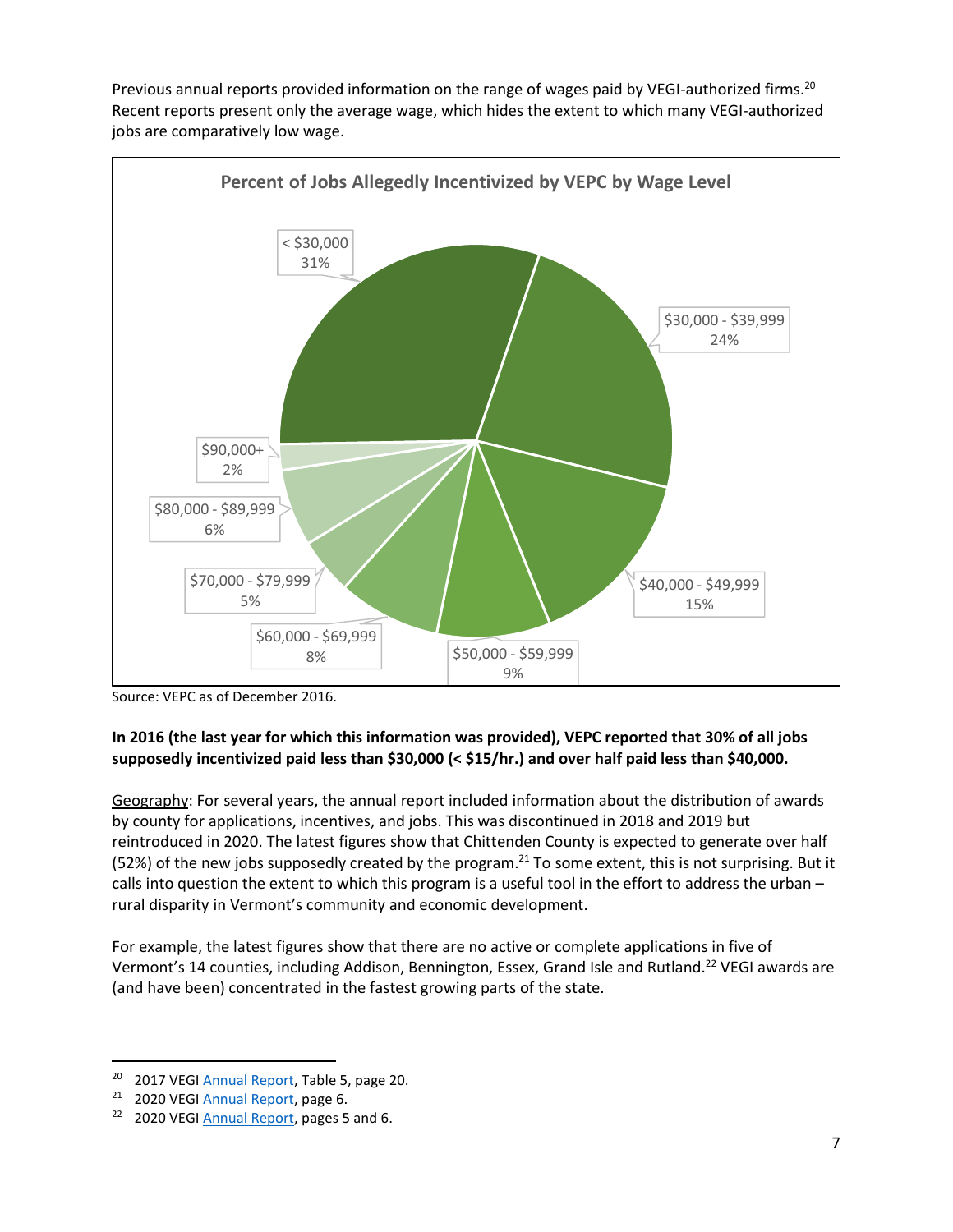Finally, the list of all active applicants contains only the town in which each company is located, not the county.<sup>23</sup> In addition, the list of applications denied, cancelled and terminated provides no geographic information.<sup>24</sup> The failure to provide such information is regrettable and forces policymakers and citizens interested in such matters to do the necessary work themselves.

Size of business: The latest annual report includes figures for the number of awards by size of firm, but not for incentives authorized. 25

VEPC reported that over the life of the program, almost half of all authorized awards went to businesses with over 50 employees.<sup>26</sup> According to the Department of Labor, only 3.3% of all firms in Vermont have more than 50 employees.<sup>27</sup>

#### **BACKGROUND GROWTH**

The program is not intended to reward economic activity that would have occurred without the incentive.<sup>28</sup> Among other things, the statute requires VEPC to account for background or organic growth in the incentive calculation. Growth is measured in payroll and the rate is calculated annually using a statewide, 15-year average annual rate of change by industrial sector.<sup>29</sup>

This approach is reasonable for applicants with little history in Vermont. But when VEPC authorizes awards to in-state firms whose growth has exceeded the industry average, the program wastes taxpayer funds. This is especially costly when VEPC authorizes multiple awards for companies with above-average growth rates over time. This is not uncommon and has likely cost the State millions in undeserving awards.<sup>30</sup> Since the relevant information is confidential, we offer a hypothetical to help explain.

Hypothetical: Although the program measures growth in payroll, numbers of jobs is a good surrogate and makes this easier to explain. For example, a company with 100 employees promises to create 30 jobs over five years. The industry average annual growth rate is 3%, while the applicant's growth rate is 6%. Using the industry average, a company with 100 jobs would be expected to add 16 jobs over five years, so VEPC would calculate an award based on the fiscal impacts of an additional 14 jobs (30 minus 16).

At 6% annual growth, the hypothetical company would create 34 jobs without an incentive. Therefore, if VEPC were required to use company-specific growth rates, this applicant would have to promise more than 34 jobs to be eligible for an award. By using the industry average, VEPC can award the faster growing company for 14 jobs that (based on historic growth patterns) would have been created without the incentive (shaded area in the graph below).

<sup>&</sup>lt;sup>23</sup> 2020 VEGI [Annual Report,](https://accd.vermont.gov/sites/accdnew/files/documents/DED/VEPC/VEGI/2020-VEGI.Annual.Report-FINAL%20-%20No%20Cover%20Letter.pdf) Tables 1A and 1B, pages  $10 - 11$ .

<sup>&</sup>lt;sup>24</sup> 2020 VEG[I Annual Report,](https://accd.vermont.gov/sites/accdnew/files/documents/DED/VEPC/VEGI/2020-VEGI.Annual.Report-FINAL%20-%20No%20Cover%20Letter.pdf) Tables  $1C - 1E$ , pages  $12 - 14$ .

<sup>&</sup>lt;sup>25</sup> 2020 VEGI [Annual Report,](https://accd.vermont.gov/sites/accdnew/files/documents/DED/VEPC/VEGI/2020-VEGI.Annual.Report-FINAL%20-%20No%20Cover%20Letter.pdf) page 6.

 $26$  Ibid.

<sup>&</sup>lt;sup>27</sup> Vermont Department of Labor, LMI, [Size of Firm.](http://www.vtlmi.info/indnaics.htm#size)

<sup>28</sup> [32 V.S.A. § 3332 \(5\)](https://legislature.vermont.gov/statutes/section/32/105/03332)

<sup>&</sup>lt;sup>29</sup> VEPC: VEGI Policies and Procedures  $-$  [Background Growth Calculation.](https://accd.vermont.gov/sites/accdnew/files/documents/DED/VEPC/VEGI/BackgroundGrowthCalculation.pdf)

<sup>&</sup>lt;sup>30</sup> Including VEGI's predecessor **[EATI,](https://accd.vermont.gov/sites/accdnew/files/documents/DED/VEPC/2012_EATIAnnualReport.pdf) VEPC has authorized** [multiple awards](https://accd.vermont.gov/sites/accdnew/files/documents/DED/VEPC/VEGI/2020-VEGI.Annual.Report-FINAL%20-%20No%20Cover%20Letter.pdf) for 15 companies over 22 years. One company got five awards (Green Mountain Coffee / Keurig, including two that were terminated); one company got four (Autumn Harp); six companies got three (Commonwealth Dairy/Yogurt, Dealer.com, GS Blodgett, Mylan, Revision Ballistics / Military, and Twincraft), and seven companies got two (Champlain Chocolate, Energizer Battery, Logic Supply, National Hanger, New England Precision, Rhino Foods, and Vermont Precision Tool). Those awards totaled almost \$47 million.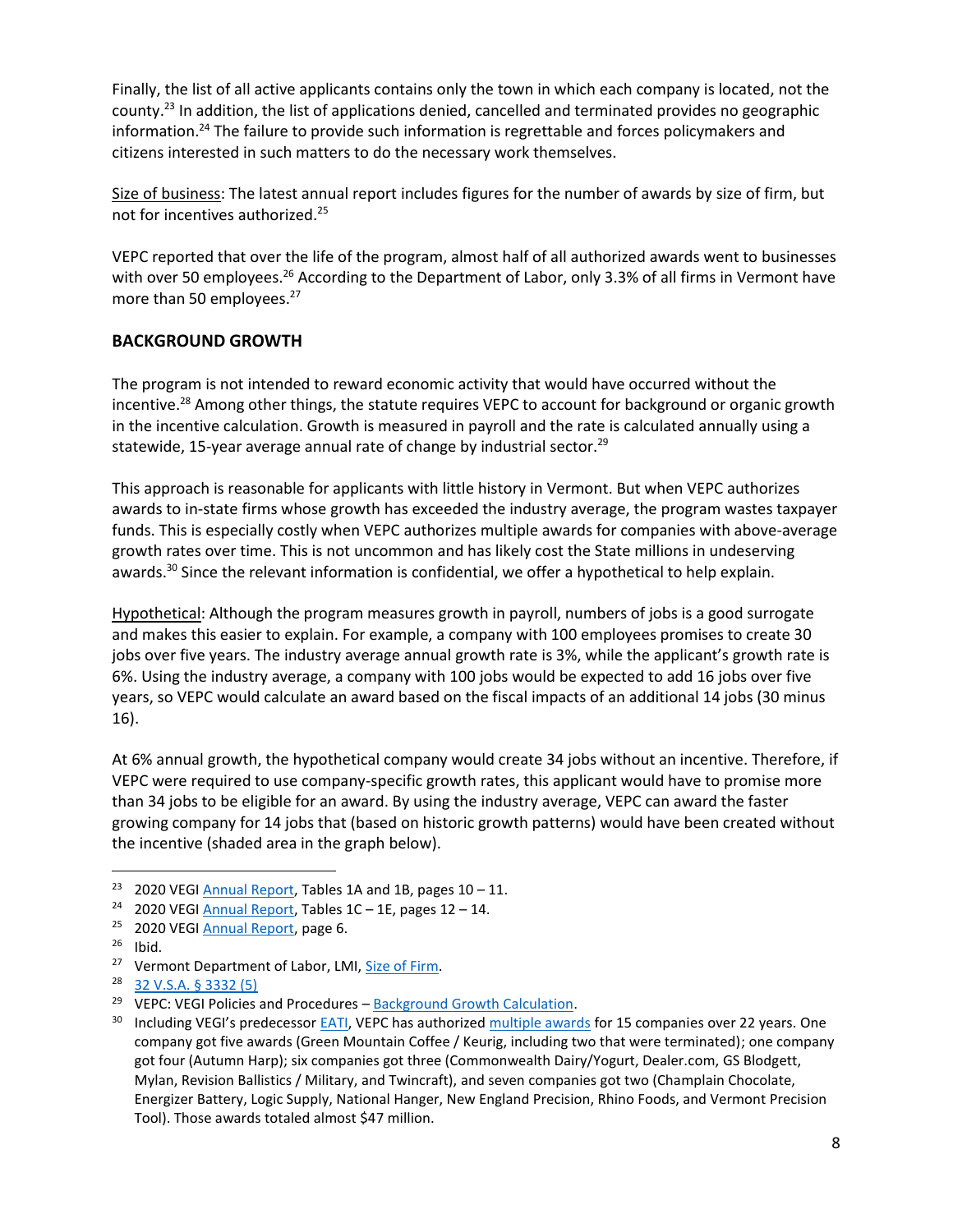

One of the companies we reviewed experienced dramatic growth in the two years prior to its application (jobs more than doubled). However, the industry-average annual growth rate applied to this firm was under 4%. Using an industry average that is significantly less than a company's actual growth rate will almost certainly lead to wasted tax dollars. This example illustrates the misleading nature of VEPC's characterization of this element of the program.

The "*program provides incentives from the State of Vermont to businesses to encourage prospective economic activity in Vermont that is beyond an applicant's "organic" or background growth.*" <sup>31</sup> (emphasis added)

The background growth rate issue was addressed by a Technical Working Group (TWG) established at the request of the Legislature in 2016.<sup>32</sup> The TWG was comprised of three representatives of the Administration along with the Legislature's economist. The group did not reach a unanimous position on this question.<sup>33</sup> Since the risk is highly material,<sup>34</sup> we encourage the Legislature to reconsider the matter.

#### **The LOOKBACK Requirement**

VEGI incentives are not intended to reward firms recreating jobs lost during the prior two years.<sup>35</sup> However, the "look back" requirement can be waived by the Council under certain circumstances.

<sup>&</sup>lt;sup>31</sup> 2020 VEGI [Annual Report,](https://accd.vermont.gov/sites/accdnew/files/documents/DED/VEPC/VEGI/2020-VEGI.Annual.Report-FINAL%20-%20No%20Cover%20Letter.pdf) page 1.

<sup>&</sup>lt;sup>32</sup> 2016 [Acts and Resolves No.157,](https://legislature.vermont.gov/Documents/2016/Docs/ACTS/ACT157/ACT157%20As%20Enacted.pdf) Section H.14.

<sup>&</sup>lt;sup>33</sup> VEGI Technical Working Group [Review,](https://ljfo.vermont.gov/assets/docs/reports/184e78eded/TWG-Final-Report-11-09-2016.pdf) November 2016.

 $34$  The difference in VEGI authorizations could be in the millions depending on the background growth rate.

<sup>35</sup> [32 V.S.A. § 3331 \(9\)\(E\)](https://legislature.vermont.gov/statutes/section/32/105/03331)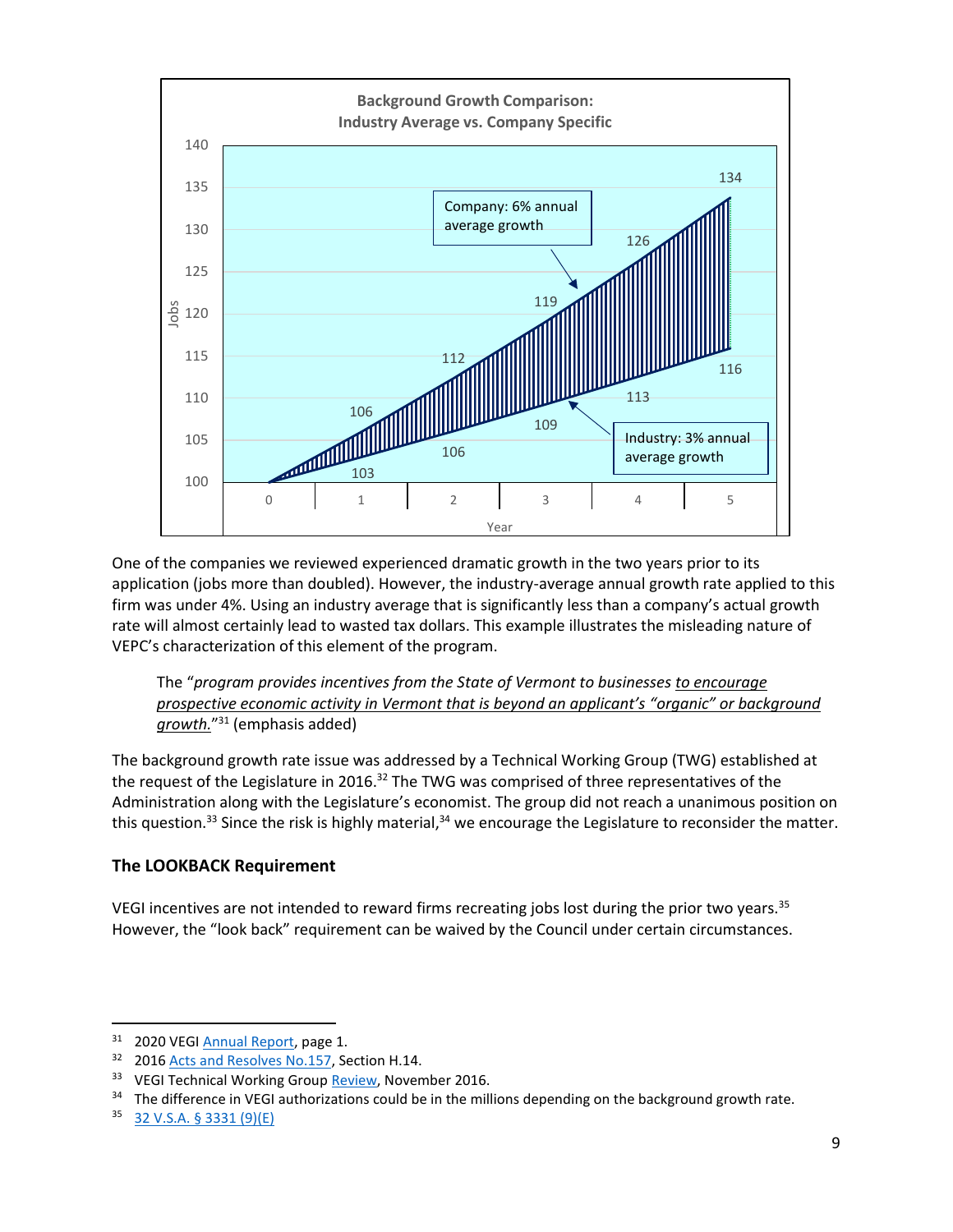"[New positions that exceed the applicant's] *"average annual employment during the two preceding years* [will not be incentivized] *unless the Council determines that the business is establishing a significantly different, new line of business…*" <sup>36</sup> (emphasis added).

The method used to determine the applicant's baseline employment for purposes of calculating an award is set in statute.<sup>37</sup> The Rules explain how it works:

"For example, a company applying in May 2017 had 66 full-time employees in Vermont at [the] *end of 2015 and 56 at end of 2016 and is at 54 at time of application. The formula is: Average of 66 + 56 = 61 – 54 = 7. Therefore, 7 jobs must be added before any incentive is calculated. If the company projected adding 10 new, qualifying jobs in Vermont during 2017, only the payroll for the last three new, qualifying jobs would be used in the incentive calculation. The payroll…for the first seven new, qualifying jobs will be included as "background growth" and not count toward the incentive calculation*."<sup>38</sup>

In this example, the applicant's employment was 54 when the application was submitted, down from 66 two years prior. Logically, the applicant should be required to return to the earlier employment level before becoming eligible for an incentive. Instead, by averaging the two prior years, the program ignores the fact that 12 jobs were lost and fabricates a baseline where only seven jobs need to be replaced before considering new jobs for the award calculation.

**This effectively limits the adverse impact of the lookback procedure for applicants who have laid off employees and, conversely, results in increased costs to taxpayers.** Here, too, the risk could be material, so the Legislature should consider revising the Lookback procedures and it should seek advice from its consulting economist on the question of whether a two-year lookback is optimal.

#### **COST-BENEFIT MODEL – THE MISSING VARIABLE**

Statute requires VEPC to *"adopt and maintain a cost-benefit model for assessing and measuring the projected net fiscal cost and benefit to the State of proposed economic development activities*."<sup>39</sup>

The cost-benefit model employed by the Agency of Commerce is a sophisticated tool<sup>40</sup> that estimates state revenues (personal and corporate income, sales, rooms & meals, property, etc.) from the proposed new activity, along with costs associated with the State's General, Education, and Transportation Funds.

#### **However, among the many variables in the model, there is at least one cost that is not considered – namely, the cost of public assistance for new low-wage employees at firms receiving VEGI awards.**

The Department of Vermont Health Access (DVHA) reported that there were 31 VEGI-authorized firms in 2017 and 2018 that employed over 300 people who were enrolled in one or more Medicaid programs.<sup>41</sup> The cost to the state for those public assistance benefits over two years was over \$3.2 million.<sup>42</sup> We do not know how many, if any, of those individuals were hired as part of a VEGI award authorization.

<sup>36</sup> [32 V.S.A. § 3331 \(9\)\(E\)](https://legislature.vermont.gov/statutes/section/32/105/03331)

 $37$  Ibid.

<sup>&</sup>lt;sup>38</sup> VEPC: VEGI Policies and Procedures - [Lookback Requirement and Potential Waiver.](https://accd.vermont.gov/sites/accdnew/files/documents/DED/VEPC/VEGI/LookBackRequirementAndWaiver.pdf)

<sup>39</sup> [32 V.S.A. § 3326](https://legislature.vermont.gov/statutes/section/32/105/03326)

<sup>&</sup>lt;sup>40</sup> Regional Economic Models, Inc. [\(REMI\)](https://www.remi.com/).

<sup>&</sup>lt;sup>41</sup> December 13, 2018 e-mail from DVHA Commissioner Cory Gustafson to Doug Hoffer.

<sup>42</sup> Ibid.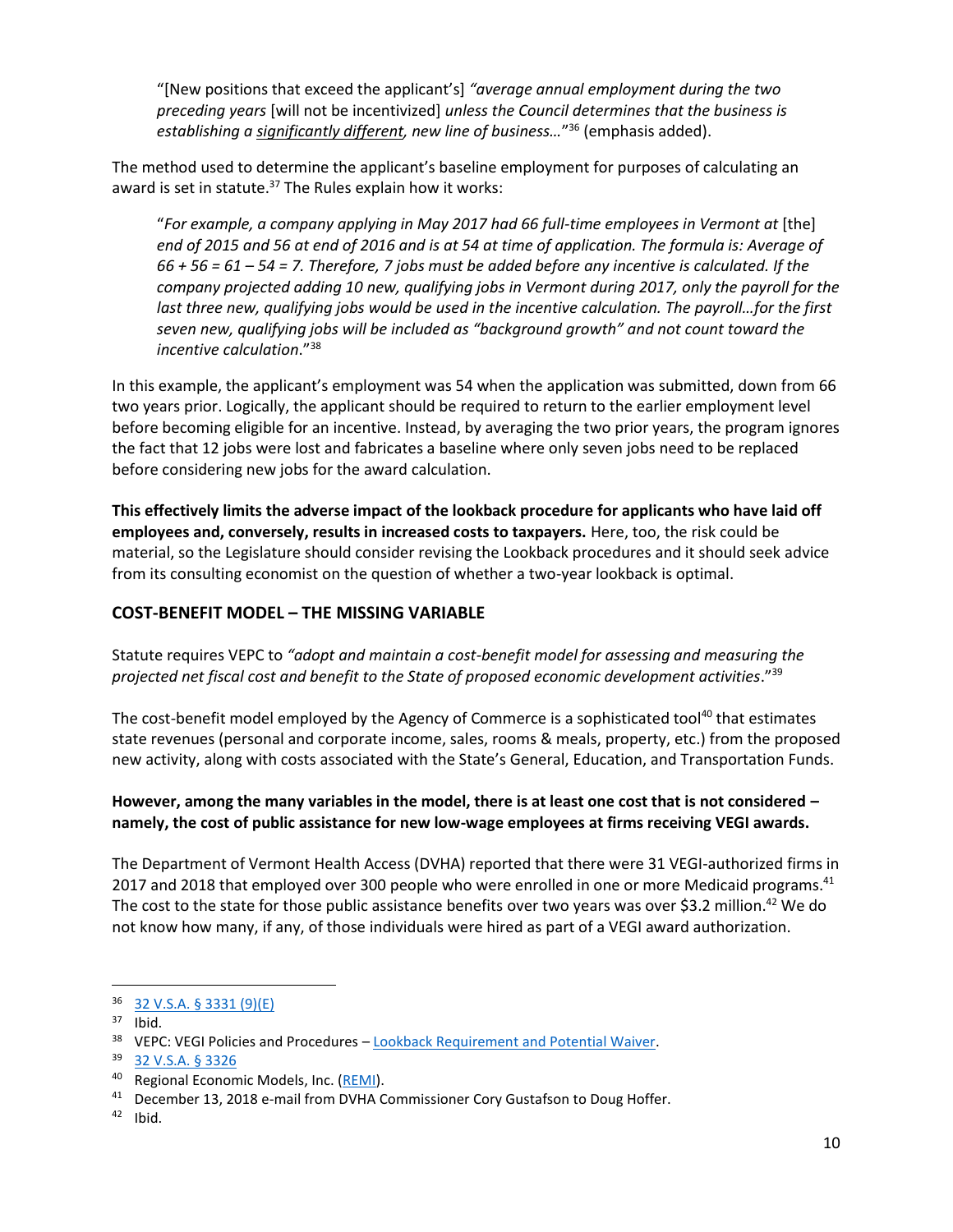As mentioned, statute allows some VEGI-authorized firms to pay 140% of the minimum wage. To put this cost in perspective, we asked DVHA to quantify the statewide cost of Medicaid benefits for all Vermonters who earn between 140% and 160% of the state's minimum wage. The average for 2017 and 2018 was \$17 million per year. $43$ 

DVHA also reported that the State spent \$21 million in 2017 and 2018 for Vermonters earning between 160% of minimum wage to \$40,000,<sup>44</sup> so it's not just those below 160% requiring help to make ends meet.

By not considering these costs to the state, the cost-benefit model likely over-estimates the net fiscal benefits of VEGI applications, which leads to higher (and less-deserving) awards. Each application is different, so the magnitude of the impact is unknown. But the Legislature's Joint Fiscal Committee, which has authority over the model, could revisit the issue with the Legislature's consulting economist, who testified on the matter when the LMA Enhancement was adopted, but has not yet reviewed the data we obtained from DVHA. Speaking of the reduced wage thresholds allowed by the proposed LMA Enhancements, he said:

"*…these changes will serve to diminish the State return on VEGI public expenditures, since the VEGI*  [cost-benefit] *model used to calculate award maximums does not assume that qualifying jobs created through the program will trigger public assistance payments…If this change is made, the model should also be changed so as to account for this added potential State cost in calculating award levels*."<sup>45</sup>

#### **COST-BENEFIT MODEL – INCORRECT INPUT**

The model is designed to measure the economic and fiscal impacts of new jobs, payroll, and capital expenditures. A key input to the model is the six-digit North American Industry Classification System (NAICS) code that classifies businesses by industry.

The model is based on government data that reflect complex business interactions in the economy. Not surprisingly, investments in different industries produce different results because inputs for each industry can vary considerably (e.g., labor - different mixes of occupational skills and wages; raw materials for manufacturing; energy; local, regional, or global supply chains, etc.). Based on the NAICS code, the impacts within Vermont can differ significantly and can have a large impact on the estimated award.

During our research, we encountered a NAICS-related problem with one application. Marvell told VEPC that its NAICS code was 334413, which is "Semiconductor and Related Device Manufacturing." However, in its application, Marvell described Avera as a "fabless semiconductor provider of high-performance semi-conductor solutions." "Fabless" is understood to mean a company that designs microchips but does not manufacture them. Therefore, the NAICS code submitted by Marvell was not accurate and VEPC failed to catch the mistake.

VEPC should probably have used NAICS code 541512, which is Computer Systems Design Services rather than manufacturing. By using the manufacturing NAICS code (334413), it is likely that VEPC's cost-

<sup>43</sup> January 16, 2020 e-mail from DVHA Deputy Commissioner Adaline Strumolo to Doug Hoffer.

<sup>44</sup> Ibid.

February 23, 201[5 Memorandum](https://legislature.vermont.gov/Documents/2016/WorkGroups/House%20Commerce/Appropriations%20Memo%20on%20FY%202016/W~Tom%20Kavet~Draft%20Economic%20Development%20Initiatives~3-10-2015.pdf) from Tom Kavet to House Commerce and Senate Economic Development.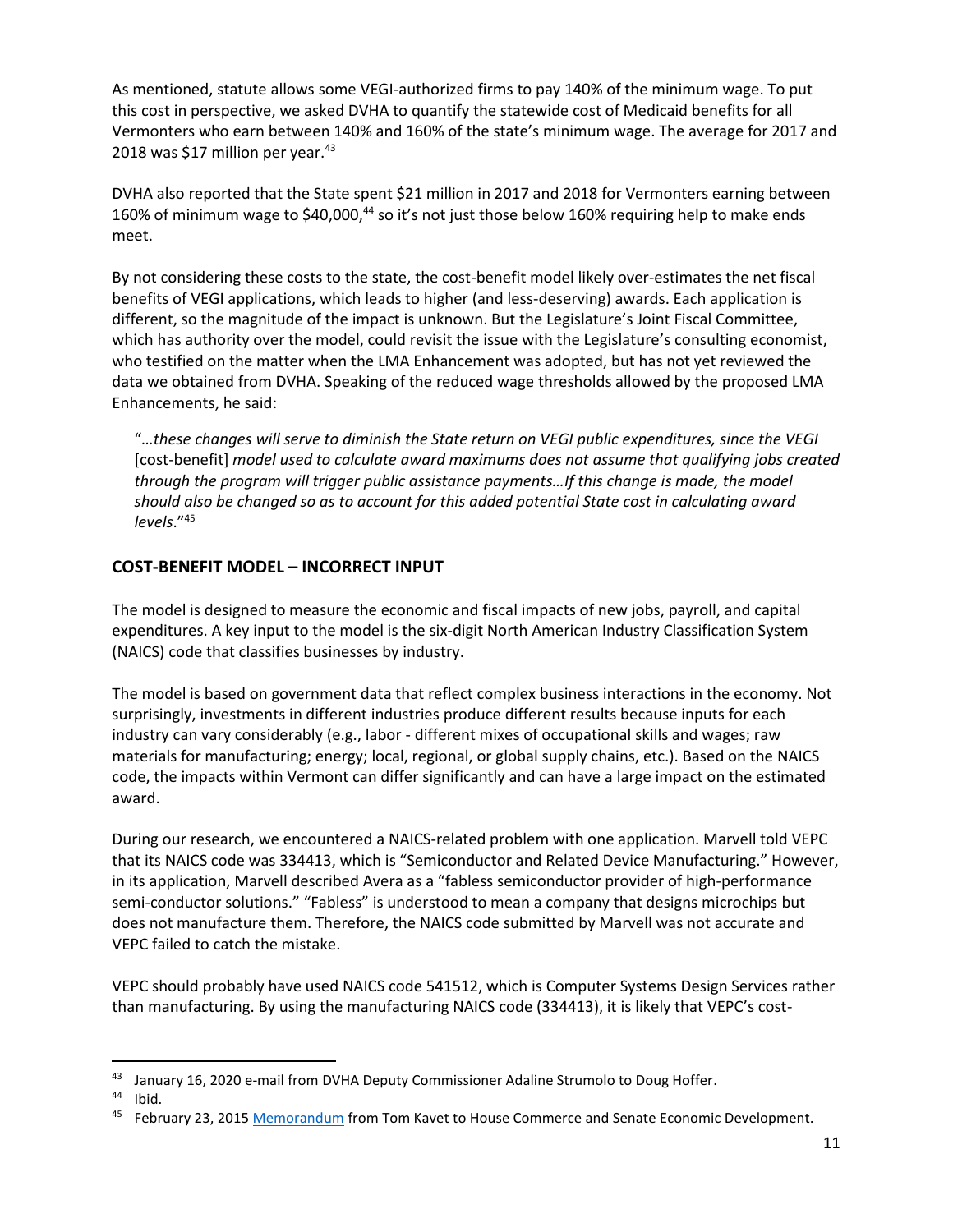benefit Model overstated the economic and fiscal impacts of the Marvell / Avera project and resulted in an award larger than was justified.

The Legislature could ask ACCD's analyst to run the cost-benefit model again with the appropriate NAICS code and adjust the award accordingly. Although decisions by VEPC cannot be contested, statute does not forbid VEPC from altering an award if an error was made.<sup>46</sup>

#### **AWARD SIZE**

The statute prescribes the method for determining the sizes of awards offered to applicants. Strict adherence is likely to maximize the award rather than the benefit to the State.

When companies file a VEGI pre-application, VEPC has ACCD run the cost-benefit model and provide applicants with an estimate of the award they may be eligible to receive. At first contact, however, an applicant cannot know the magnitude of a possible award and VEPC cannot know the applicant's expectations.

Hypothetical (assume the "but for" is valid): Based on the pre-application inputs, the model determines that the proposed economic activity justifies an award of up to \$600,000. By informing the applicant of the maximum possible award, VEPC assumes that an incentive of that size is necessary to induce the proposed activity. However, it is entirely possible that the applicant would proceed if offered less.

At present, VEPC does not have the authority to offer less than the maximum benefit as calculated by the cost-benefit model. The Legislature may wish to reconsider this.

<sup>46</sup> [32 V.S.A. § 3325\(g\)](https://legislature.vermont.gov/statutes/section/32/105/03325)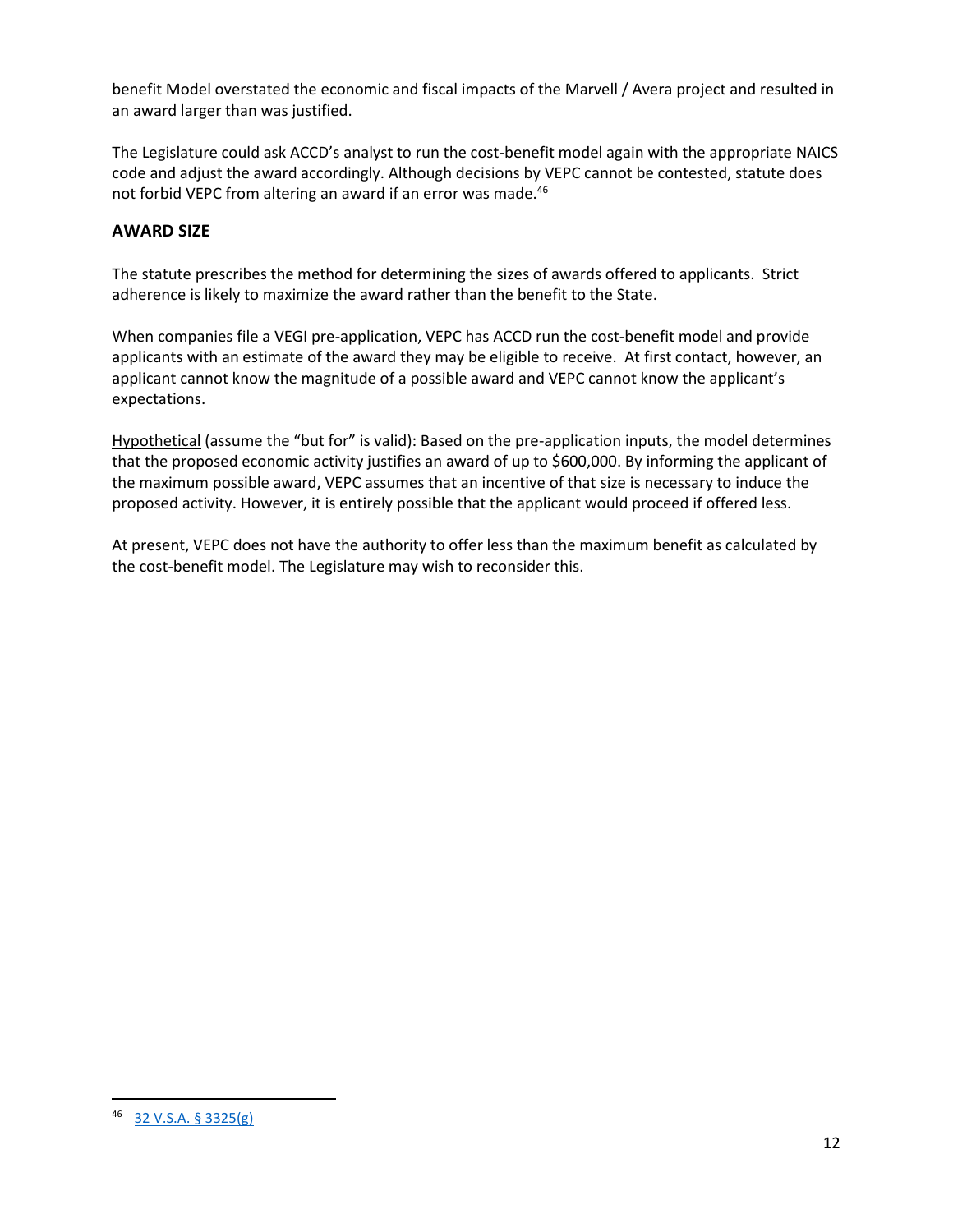## **Appendix A: SAO Response to VEPC Comments**

The Vermont Economic Progress Council (VEPC) and its Executive Director were given three weeks to respond to this 16-page report. At the Director's request, we extended the deadline for their review and response. However, the Council and staff chose not to comment on the substance of the investigation, citing COVID-19-related work as the reason (see Appendix B).

VEPC's chair and the other members of the council are not state employees involved in the State's response to COVID-19, and VEPC met twice during the pandemic before the draft report was sent for comment (April 30 and June 25) and approved VEGI awards of \$1.3 million during that period.

Despite not commenting on the substance of the report or supplying any additional information, the Director asserted that she was "concerned about the number of serious allegations in this document reached without clear evidence."

Everything in the report is based on materials provided by VEPC or from public sources clearly footnoted (72 footnotes in all). Furthermore, I requested all evidence related to the applications examined in this investigation and was assured that everything was provided.

The second section of the report discusses VEPC's due diligence and describes application materials and other records that are deemed confidential by statute. Therefore, some details were required by law to be withheld. Nevertheless, VEPC – which is the custodian of all such records – could have communicated privately if they had questions about the facts as presented. They chose not to do so or to supply any additional evidence.

The Executive Director also asserted that "many of the representations in [the report] are not an accurate reflection of events," but she failed to identify specific inaccuracies or provide evidence in support of such claims.

She further stated that "it is unclear what the goal of this document is." Like all state entities that are responsible for spending or awarding taxpayer dollars, VEPC's administration of the VEGI program is subject to review by the Auditor's Office. There is nothing unusual or inappropriate about examining the performance of a state entity, especially when such concerning behavior was brought to my attention by a publicly available report.<sup>47</sup> Like all other work done by the Auditor's Office, the goal is to hold state government accountable. The specific goals of the review were made clear in the one-page introduction:

*"In the absence of direct evidence on the veracity of the "but for" attestations, we've chosen to review the award authorized last year for Marvell Technology (Part I), VEPC's due diligence in administering the program (i.e., examining application materials, public statements, VEPC staff analyses, and other relevant information; Part II), and some other issues uncovered during the research (Part III)."*

The work of state government – including the State Auditor's Office – must continue, even during a pandemic. Identifying efficiencies and efficacies in State spending and operations is critical in a time of shrinking budgets and economic uncertainty. That was our focus before the pandemic, and that is our focus now.

<sup>&</sup>lt;sup>47</sup> Epp, Henry. [Days Before Announcing Essex Junction Layoffs, Company Secured \\$5.3 Million State Incentive,](https://www.vpr.org/post/days-announcing-essex-junction-layoffs-company-secured-53-million-state-incentive#stream/0) November 15, 2019.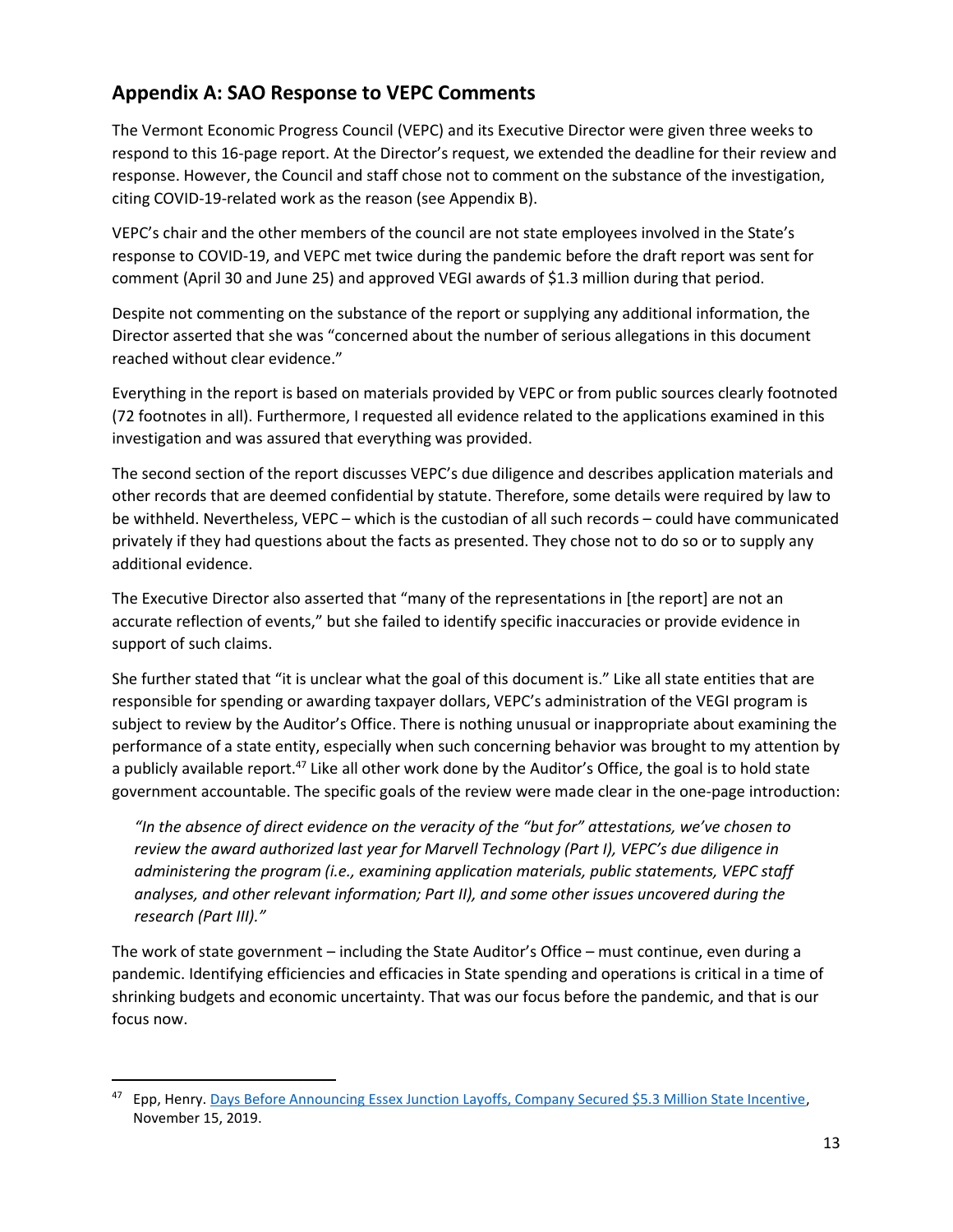The Executive Director concluded her brief remarks by stating that she looks "forward to continuing the important discussion on how to objectively review and improve Vermont's economic development programs including the Vermont Employment Growth Incentive…"

Unfortunately, the response did nothing to enhance the discussion about these matters or identify ways to improve the State's economic development programs. Challenging the veracity of a report without identifying evidentiary failures is opinion, not an argument supported by facts. VEPC's three paragraph response to this report contributed nothing of substance to the issues flagged in this investigation.